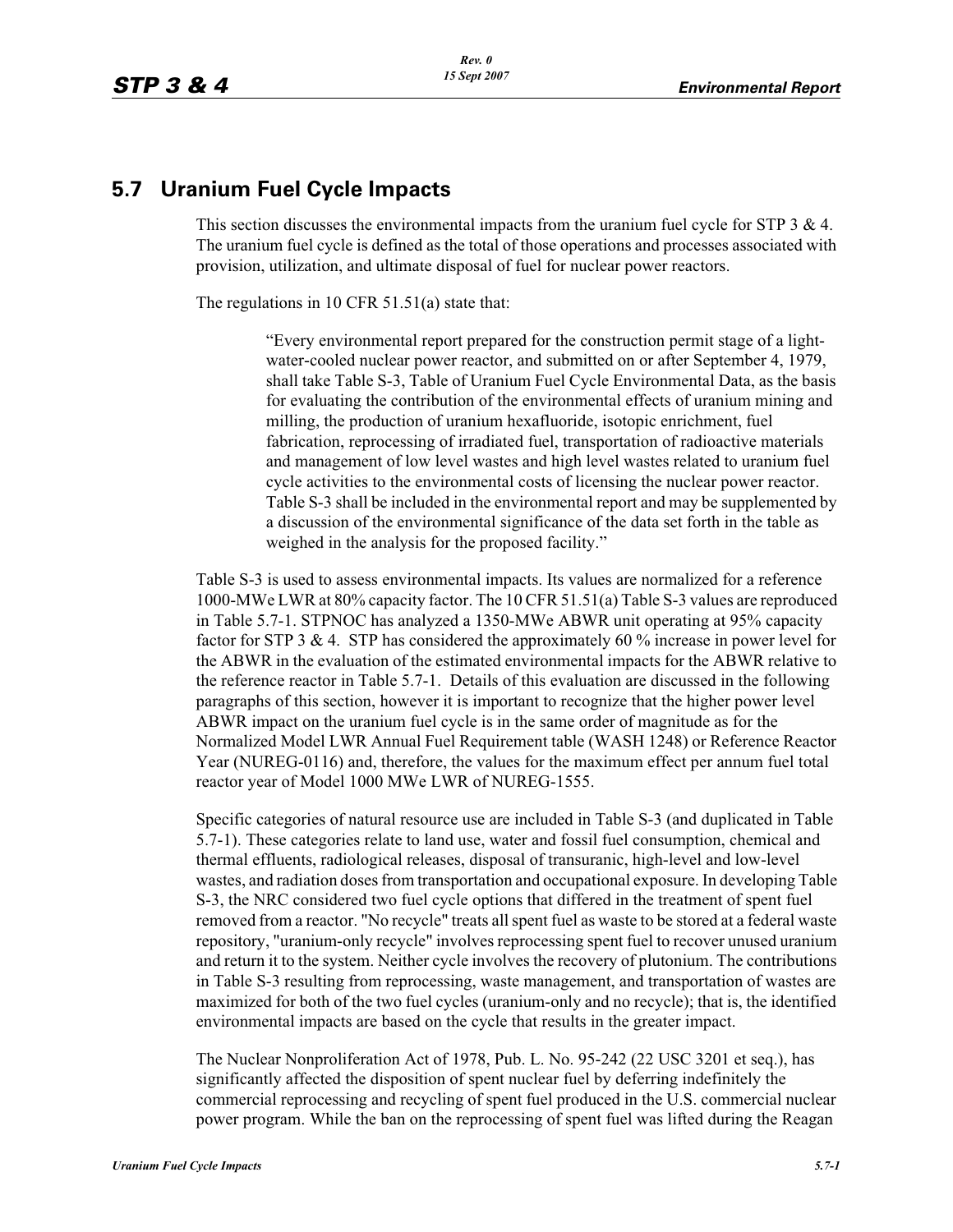administration, economic circumstances changed, reserves of uranium ore increased, and the stagnation of the nuclear power industry provided little incentive for the industry to resume reprocessing. During the 109th Congress, the Energy Policy Act of 2005, Pub. L. No. 109-58 (119 Stat. 594 [2005]), was enacted. It authorized the DOE to conduct an advanced fuel recycling technology research and development program to evaluate proliferation-resistant fuel recycling and transmutation technologies that minimize environmental or public health and safety impacts. Consequently, while federal policy does not prohibit reprocessing, additional DOE efforts would be required before commercial reprocessing and recycling of spent fuel produced in the U.S. commercial nuclear power plants could commence.

The following assessment of the environmental impacts of the fuel cycle for an ABWR at the STP site is based on the values in Table S-3 and NRC's analysis of the radiological impacts from radon-222 and technetium-99 in NUREG-1437 (Reference 5.7-1) which STPNOC has reviewed and updated for this analysis. NUREG-1437 and Addendum 1 to the GEIS (Reference 5.7-2) provide a detailed analysis of the environmental impacts from the uranium fuel cycle. Although NUREG-1437 is specific to impacts related to license renewal, the information is relevant to this review because the ABWR design considered here is also a LWR and uses the same type of fuel.

The fuel cycle impacts in Table S-3 are based on a reference 1000 MWe LWR operating at an annual capacity factor of 80% for an electrical output of 800 MWe. STPNOC will operate two ABWR units at the site. The standard configuration (a single unit) will be used to evaluate uranium fuel cycle impacts relative to the reference reactor. In the following evaluation of the environmental impacts of the fuel cycle for the ABWR, STPNOC assumed a 1350 MWe reactor with a capacity factor of 95% for an electrical output of approximately 1280 MWe. The ABWR output is approximately 60% greater than the output used to estimate impact values in Table S-3 (reproduced in Table 5.7-1) for the reference reactor. As stated earlier in this section, data used for evaluation of the uranium fuel cycle environmental impact has been scaled from the reference reactor impacts to reflect the output of one ABWR.

NRC calculated the values in Table S-3 from industry averages for the performance of each type of facility or operation associated with the fuel cycle. NRC chose assumptions so that the calculated values will not be underestimated. This approach was intended to ensure that the actual values will be less than the quantities shown in Table S-3 for all LWR nuclear power plants within the widest range of operating conditions. Changes in the fuel cycle and reactor operations have occurred since Table S-3 was promulgated. For example, the estimated quantity of fuel required for a year's operation of a nuclear power plant can now reasonably be calculated assuming a 60-year lifetime (40 years of initial operation plus a 20-year license renewal term). This was done in NUREG-1437 for both BWRs and PWRs, and the highest annual requirement (35 metric tonnes [MT] of uranium made into fuel for a BWR) was used in NUREG-1437 as the basis for the reference reactor year. A number of fuel management improvements have been adopted by nuclear power plants to achieve higher performance and to reduce fuel and enrichment requirements, reducing annual fuel requirements. Therefore, Table S-3 remains a conservative estimate of the environmental impacts of the fuel cycle fueling nuclear power reactors operating today.

Another change is the elimination of the U.S. restrictions on the importation of foreign uranium. The economic conditions of the uranium market now and in the foreseeable future favor full use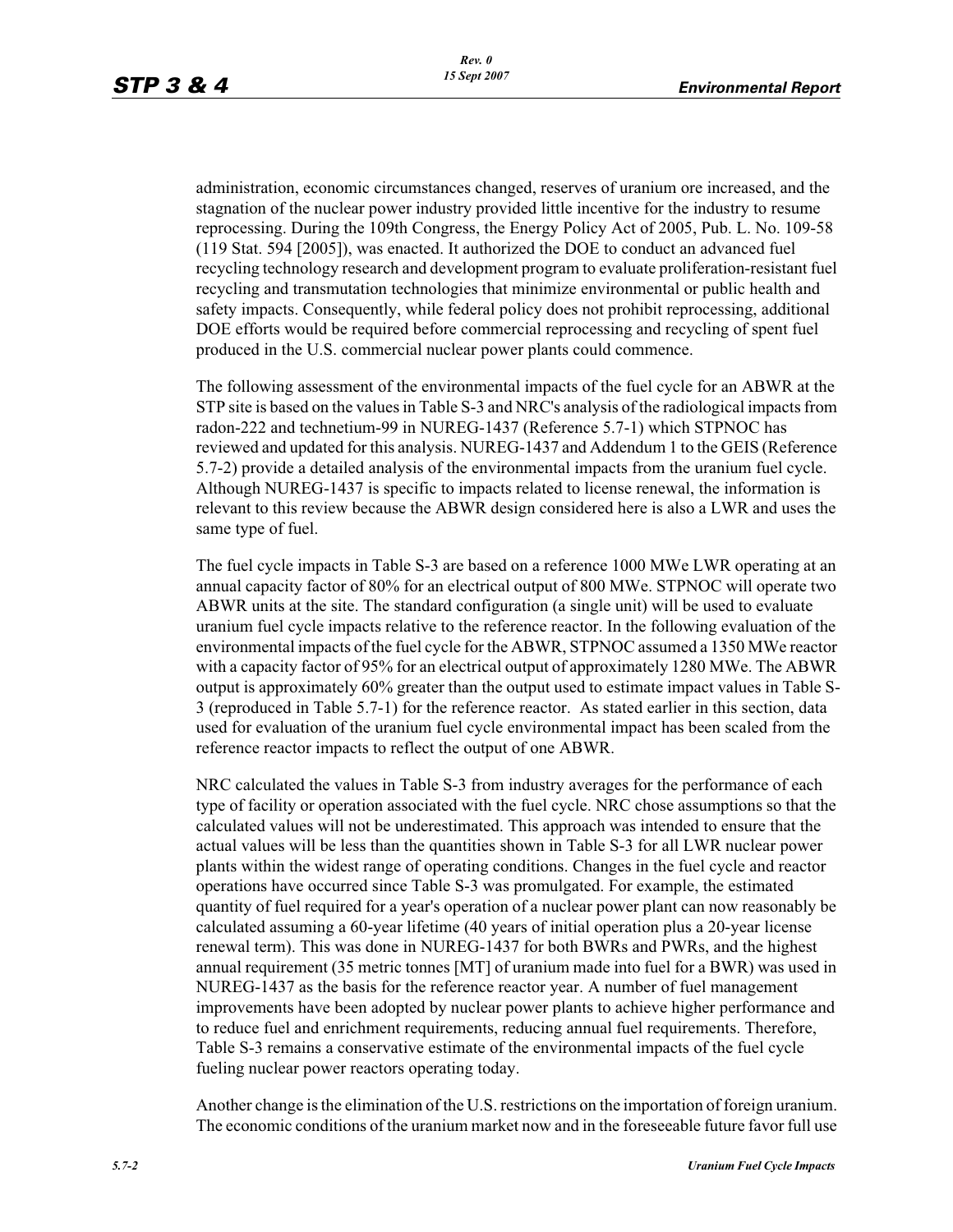of foreign uranium at the expense of the domestic uranium industry. These market conditions have forced the closing of most U.S. uranium mines and mills, substantially reducing the environmental impacts in the United States from these activities. However, the Table S-3 estimates have not been adjusted accordingly so as to ensure that these impacts, which will have been experienced in the past and may be fully experienced in the future, are considered. Factoring in changes to the fuel cycle suggests that the environmental impacts of mining and milling could drop to levels below those in Table S-3. Section 6.2.3 of NUREG-1437 discusses the sensitivity of these changes in the fuel cycle on the environmental impacts.

## **5.7.1 Land Use**

The total annual land requirements for the fuel cycle supporting an ABWR will be about 181 acres. Approximately 21 acres will be permanently committed land, and 160 acres will be temporarily committed. A "temporary" land commitment is a commitment for the life of the specific fuel cycle plant (e.g., a mill, enrichment plant, or succeeding plants). Following decommissioning, the land could be released for unrestricted use. "Permanent" commitments represent land that may not be released for use after decommissioning because decommissioning does not result in the removal of sufficient radioactive material to meet the limits of 10 CFR 20, Subpart E for release of an area for unrestricted use.

In comparison, a coal-fired plant with the same MWe output as the ABWR using strip-mined coal requires the disturbance of about 320 acres per year for fuel alone. The impacts on land use from the uranium fuel cycle will be SMALL and will not warrant mitigation.

### **5.7.2 Water Use**

Principal water use for the fuel cycle supporting STP  $3 \& 4$  will be that required to remove waste heat from the power stations supplying electricity to the enrichment process. Scaling from Table S-3, of the total annual water use of  $1.82 \times 10^{10}$  gallons for the ABWR fuel cycle, about  $1.78 \times 10^{10}$  gallons will be required for the removal of waste heat. Evaporative losses from fuel cycle process cooling will be about  $2.57 \times 10^8$  gallons per year and mine drainage will account for  $2.04 \times 10^8$  gallons per year. Impacts on water use from the uranium fuel cycle will be SMALL and will not warrant mitigation.

## **5.7.3 Fossil Fuel Impacts**

Electric energy and process heat are required during various phases of the fuel cycle process. The electric energy is usually produced by the combustion of fossil fuel at conventional power plants. Electric energy associated with the fuel cycle represents about 5% of the annual electric power production of the reference reactor. Process heat is primarily generated by the combustion of natural gas. This gas consumption, if used to generate electricity, represents less that 0.4% of the electrical output of the reference reactor. The direct and indirect consumption of electric energy for fuel cycle operations would be small relative to the power production of the proposed units.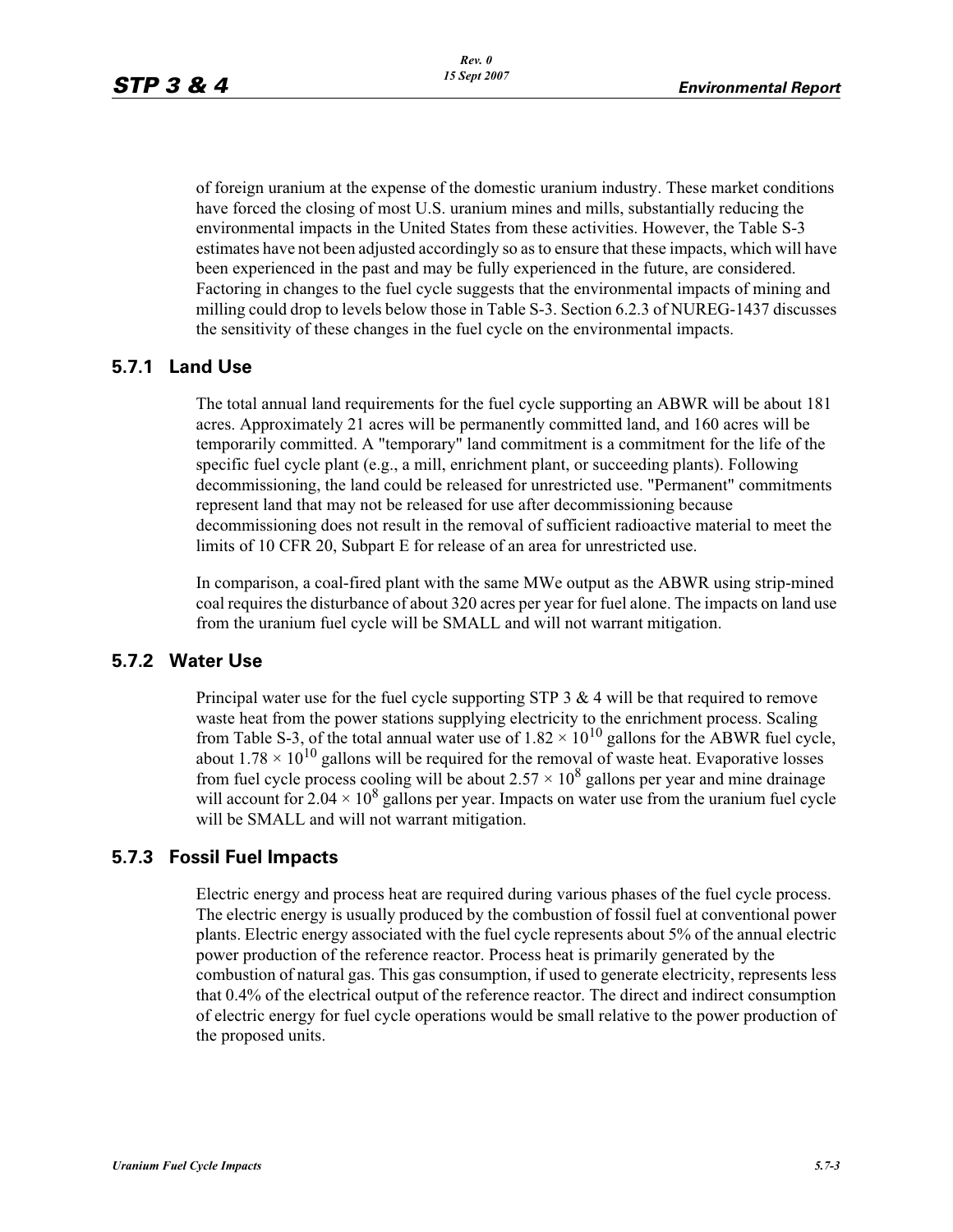## **5.7.4 Chemical Effluents**

The quantities of liquid, gaseous, and particulate discharges associated with the fuel cycle processes are given in Table S-3 (Table 5.7-1) for the reference 1000-MWe LWR. The quantities of effluents for an ABWR will be approximately 60% greater than those in Table S-3 (Table 5.7-1). The principal effluents are  $SO_x$ ,  $NO_x$ , and particulates. Based on the U.S. Environmental Protection Agency's National Air Pollutant Emissions Estimates (Reference 5.7-3), these ABWR emissions constitute less than  $0.052\%$  of all SO<sub>2</sub> emissions in 2005, and less than 0.012% of all  $NO_x$  emissions in 2005.

Liquid chemical effluents produced in the fuel cycle processes are related to fuel enrichment and fabrication and may be released to receiving waters. All liquid discharges into navigable waters of the United States from facilities associated with fuel cycle operations are subject to requirements and limitations set by an appropriate federal, state, regional, local, or tribal regulatory agency. Tailing solutions and solids are generated during the milling process and are not released in quantities sufficient to have a significant impact on the environment. Impacts from chemical effluents from the uranium fuel cycle will be SMALL and will not warrant mitigation.

## **5.7.5 Radioactive Effluents**

Radioactive gaseous effluents estimated to be released to the environment from waste management activities and certain other phases of the fuel cycle are set forth in Table S-3 (Table 5.7-1). Using Table S-3 data, Subsection 6.2.2.1 of NUREG-1437 estimates the 100-year environmental dose commitment to the U.S. population from the fuel cycle (excluding reactor releases and dose commitments due to radon-222 and technetium-99) to be about 400 person-rem per reference reactor year. The estimated dose commitment to the U.S. population will be approximately 640 person-rem per year of operation for the ABWR.

Subsection 6.2.2.1 of NUREG-1437 estimates the additional whole body dose commitment to the U.S. population from radioactive liquid wastes effluents due to all fuel cycle operations (other than reactor operation) to be approximately 200 person-rem per reference reactor year. The estimated dose commitment to the U.S. population will be approximately 320 person-rem per year of operation for the ABWR. Thus, the estimated 100-year environmental dose commitment to the U.S. population from radioactive gaseous and liquid releases from fuel cycle operations is approximately 960 person-rem to the whole body per reactor-year for the ABWR.

The radiological impacts of radon-222 and technetium-99 releases are not included in Table S-3. Principal radon releases occur during mining and milling operations and as emissions from mill tailings. Principal technetium-99 releases occur as releases from the gaseous diffusion enrichment process. NRC provided an evaluation of these technetium-99 and radon-222 releases in NUREG-1437. STPNOC has reviewed the evaluation, considers it reasonable, and has provided it as part of this application for STP 3 & 4.

Section 6.2 of NUREG-1437 estimates radon-222 releases from mining and milling operations, and from mill tailings for a year of operation of the reference 1000-MWe LWR. The estimated releases of radon-222 for one ABWR are 8300 curies (Ci) per year. Of this total, approximately 78% will be from mining, 15% from milling, and 7% from inactive tails before stabilization. Radon releases from stabilized tailings were estimated to be 1.6 Ci per year for the ABWR; that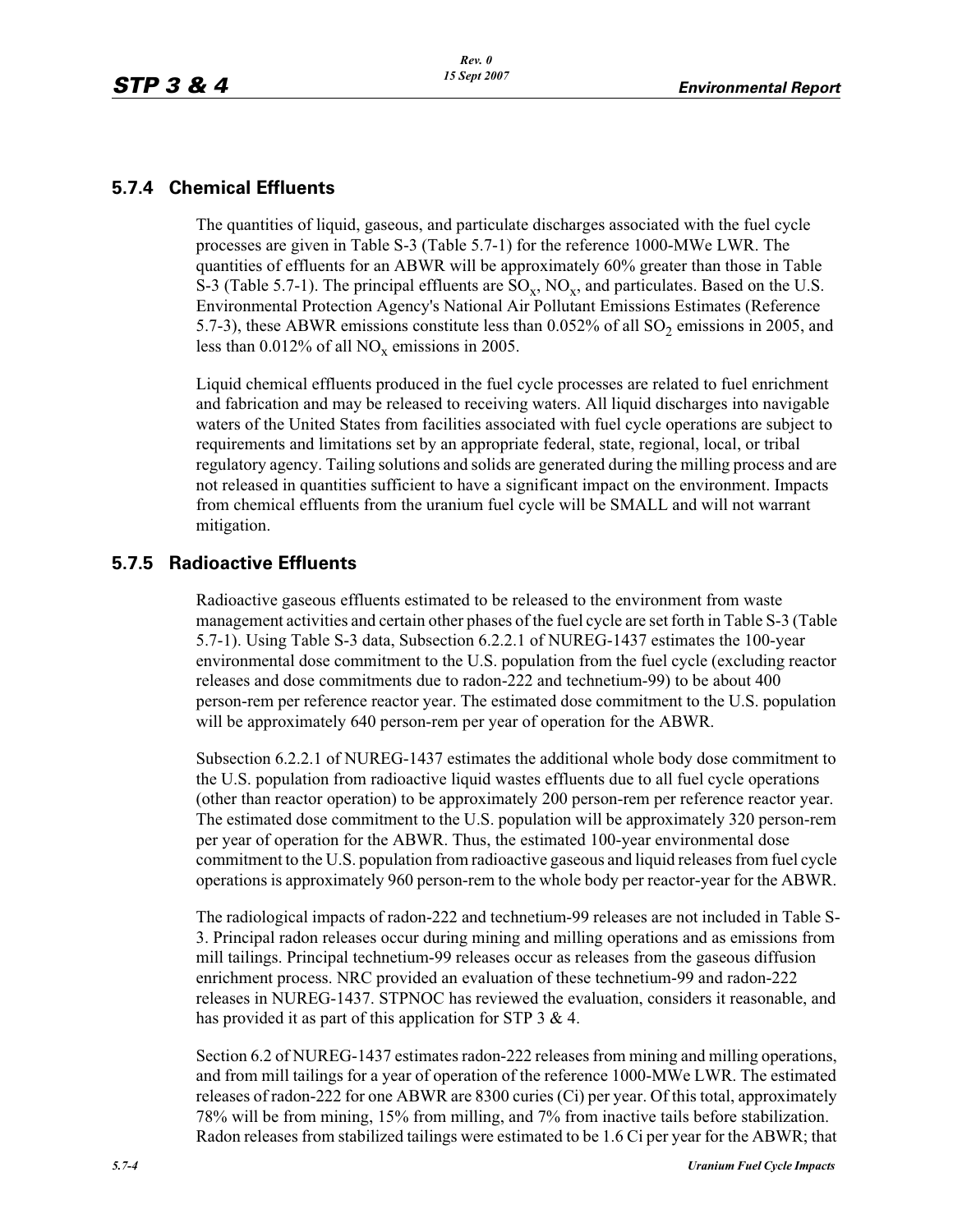is 60% greater than the NUREG-1437 estimate for the reference reactor year. The major risks from radon-222 are from exposure to the bone and lung, although there is a small risk from exposure to the whole body. The organ-specific dose weighting factors from 10 CFR 20 were applied to the bone and lung doses to estimate the 100-year dose commitment from radon-222 to the whole body. The 100-year estimated dose commitment from mining, milling, and tailings before stabilization for the ABWR will be approximately 1500 person-rem to the whole body. From stabilized tailing piles, the same estimated 100-year environmental dose commitment will be approximately 28 person-rem to the whole body.

NUREG-1437 considered the potential health effects associated with the releases of technetium-99 for the reference reactor. The estimated technetium-99 releases for the ABWR will be 0.011 Ci from chemical processing of recycled uranium hexafluoride before it enters the isotope enrichment cascade and 0.0080 Ci into groundwater from a high-level waste repository. The major risks from technetium-99 are from exposure of the gastrointestinal tract and kidneys, and a small risk from whole-body exposure. Applying the organ-specific dose weighting factors from 10 CFR 20 to the gastrointestinal tract and kidney doses, the total-body 100-year dose commitment from technetium-99 is estimated to be 160 person-rem for the ABWR.

Although radiation can cause cancer at high doses and high dose rates, no data unequivocally establish a relationship between cancer and low doses or low dose rates below approximately 10,000 person-rem. However, to be conservative, radiation protection experts assume that any amount of radiation may pose some risk of cancer, or a severe hereditary effect, and that higher radiation exposures create higher risks. Therefore, a linear, no-threshold dose response relationship is used to describe the relationship between radiation dose and detrimental effects. Simply stated, any increase in dose, no matter how small, results in an incremental increase in health risk. A recent report by the National Academy of Sciences (Reference 5.7-4) supports the linear, no-threshold dose response model.

Based on this model, risk to the public from radiation exposure can be estimated using the nominal probability coefficient (730 fatal cancers, nonfatal cancers, or severe hereditary effects per  $1 \times 10^6$  person-rem) from the International Commission on Radiation Protection (ICRP) Publication 60 (Reference 5.7-5). This coefficient, multiplied by the sum of the estimated whole-body population doses estimated above for the ABWR, approximately 2600 person-rem per year, estimates that the U.S. population could incur a total of approximately 1.9 fatal cancers, nonfatal cancers, or severe hereditary effects from the annual fuel cycle for the ABWR. This risk is small compared to the number of fatal cancers, nonfatal cancers, and severe hereditary effects that will be estimated to occur in the U.S. population annually from exposure to natural sources of radiation using the same risk estimation methods.

Based on these analyses, STPNOC concludes that the environmental impacts of radioactive effluents from the fuel cycle will be SMALL and will not warrant mitigation.

### **5.7.6 Radioactive Waste**

The quantities of radioactive waste (low-level, high-level, and transuranic wastes) associated with fuel cycle processes are presented in Table S-3 (Table 5.7-1). For low-level waste disposal, NRC notes in 10 CFR 51.51(b) that there will be no significant radioactive releases to the environment. For high-level and transuranic wastes, NRC notes that these wastes are to be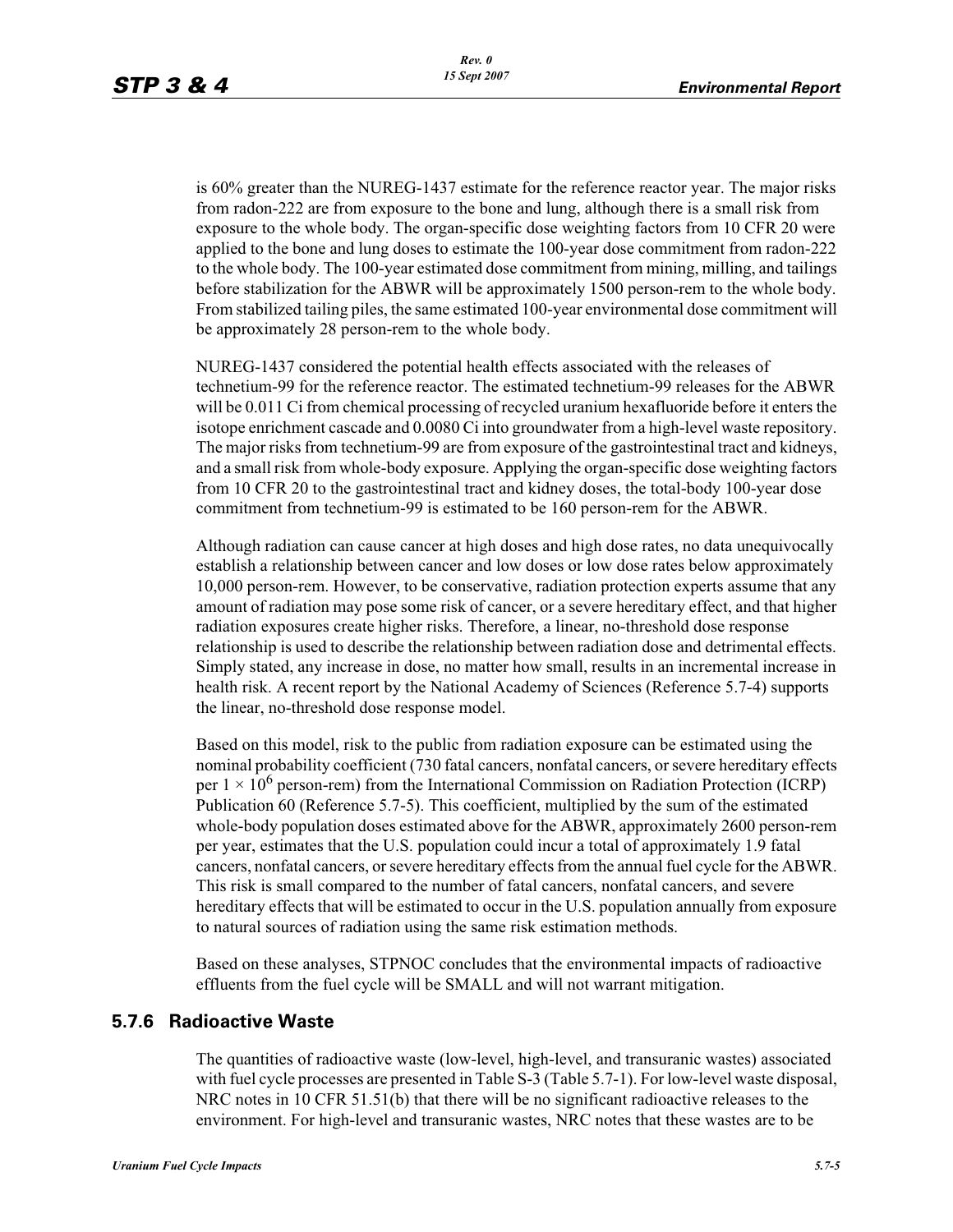disposed at a repository, such as the candidate repository at Yucca Mountain, Nevada. No release to the environment is expected to be associated with such disposal because all of the gaseous and volatile radionuclides contained in the spent fuel are assumed to be released to the atmosphere before disposal of the waste.

There is some uncertainty associated with the high-level waste and spent fuel disposal component of the fuel cycle. The regulatory limits for offsite releases of radionuclides for the current candidate repository site have not been finalized. However, NRC has assumed that limits would be developed along the line of the 1995 National Academy of Sciences report, "Technical Bases for Yucca Mountain Standards" (Reference 5.7-6), and that in accordance with the Commission's Waste Confidence Decision (10 CFR 51.23), a repository can and likely will be developed at some site that will comply with such limits, with peak doses to virtually all individuals of 100 person-rem per year or less (Reference 5.7-1). It is reasonable to conclude that the offsite radiological impacts of spent fuel and high-level waste disposal would not be sufficiently great to preclude construction of new units at the STP site.

For the reasons stated above, STPNOC concludes that the environmental impacts of radioactive waste disposal will be SMALL and will not warrant mitigation.

# **5.7.7 Occupational Dose**

The estimated occupational dose attributable to all phases of the fuel cycle is approximately 960 person-rem per year for the ABWR. This is based on a 600 person-rem-per-year occupational dose estimate attributable to all phases of the fuel cycle for the reference reactor (Reference 5.7-1). The dose to any individual worker would be maintained within the dose limit of 10 CFR 20, which is five rem per year. The environmental impacts from this occupational dose would be SMALL.

## **5.7.8 Transportation**

The transportation dose to workers and the public totals about 2.5 person-rem per year for the reference reactor as presented in Table S-3 (Table 5.7-1). This corresponds to a dose of 4.0 person-rem per year for the ABWR. Estimated dose to workers is below established safe limit. For comparative purposes, the estimated collective dose from natural background radiation to the population within 50 miles of the STP site is 75,000 person-rem per year. On the basis of this comparison, STPNOC concludes that environmental impacts of transportation from the fuel cycle will be SMALL and will not warrant mitigation.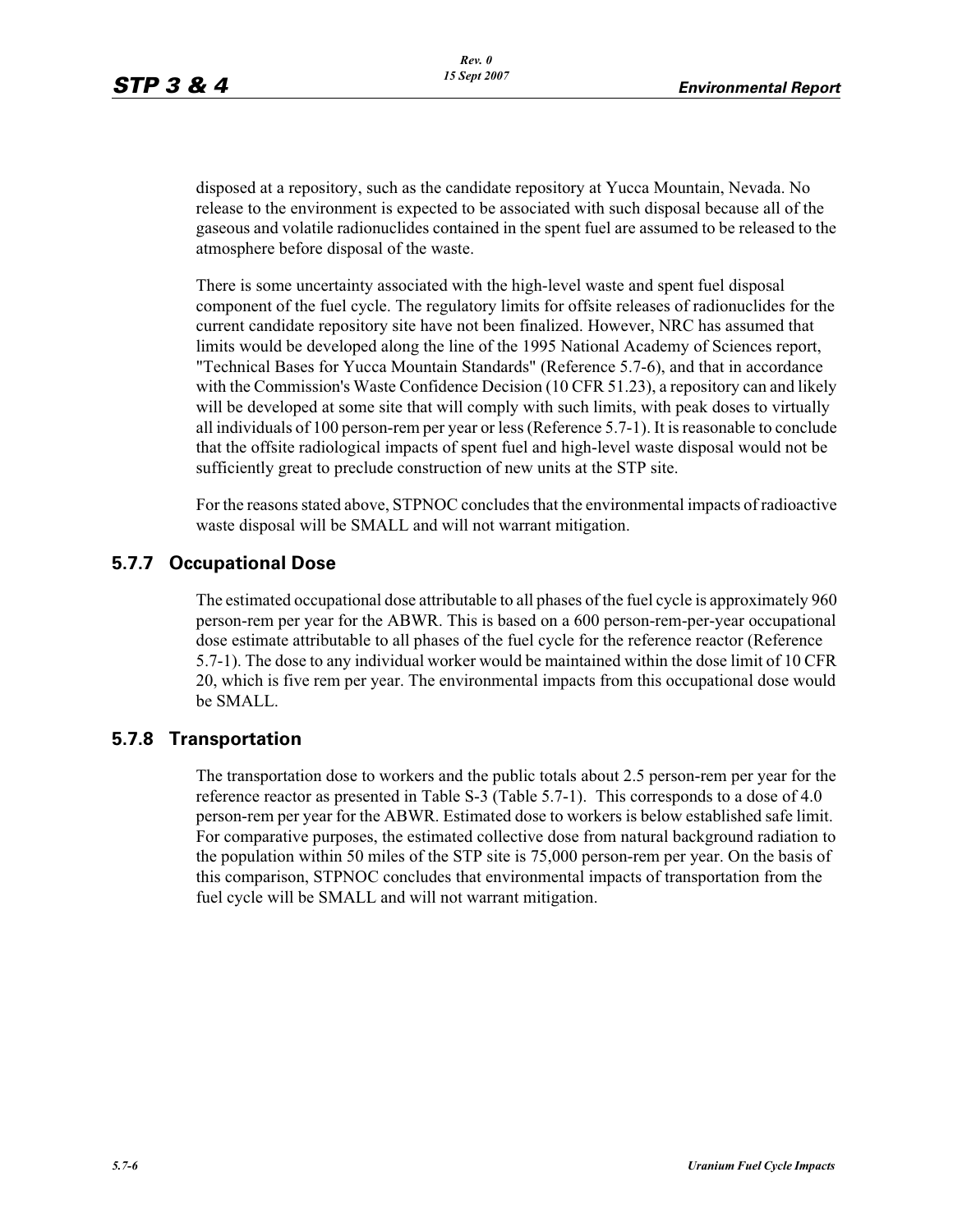## **5.7.9 Summary**

STPNOC evaluated the environmental impacts of the uranium fuel cycle as given in Table S-3 and considered the effects of radon-222 and technetium-99 releases based on the information presented in NUREG-1437. For determination of "small radiological impact" compliance with dose and release levels were utilized. Arguments based on comparison with natural background radiation were used only where dose and release levels cannot be established without great uncertainty, e.g., for large populations. NUREG-1437, Vol. 1, Section 6.2.4 Conclusions, in the paragraph states that "The aggregate nonradiological impact of the uranium fuel cycle resulting from the renewal of an operating license on any plant is small". Based on this evaluation, STPNOC concludes that the impacts associated with the uranium fuel cycle would be SMALL, and mitigation would not be warranted.

### **5.7.10 References**

- 5.7-1 "Generic Environmental Impact Statement for License Renewal of Nuclear Plants, Section 6.2, 'Impacts of the Uranium Fuel Cycle,'" NUREG-1437, Volume 1, May 1996.
- 5.7-2 "Generic Environmental Impact Statement for License Renewal of Nuclear Plants, Section 6.3, 'Transportation', and Table 9.1, 'Summary of findings on NEPA issues for license renewal of nuclear power plants,'" NUREG-1437, Volume 1, Addendum 1, August 1999.
- 5.7-3 "National Air Pollutant Emissions Estimates (fires and dust excluded) for Major Pollutants," EPA 2006. Available at http://earth1.epa.gov/airtrends/pdfs/table3.pdf, accessed January 29, 2007.
- 5.7-4 "Health Risks from Exposure to Low Levels of Ionizing Radiation: BEIR VII Phase 2," Committee to Assess Health Risks From Exposure to Low Levels of Ionizing Radiation, Board on Radiation Effects Research, Division of Earth and Life Studies, National Research Council, National Academy Press, Washington D.C, 2006, NAS 2006. Available at http://www.nap.edu/books/030909156X/html.
- 5.7-5 "1990 Recommendations of the International Commission of Radiological Protection, ICRP Publication 60, Annals of the ICRP 21(1-3)," ICRP 1991, Pergammon Press, New York, New York, 1991.
- 5.7-6 "Technical Bases for Yucca Mountain Standards," Committee on Technical Bases for Yucca Mountain Standards, Board on Radioactive Waste Management, Commission on Geosciences, Environment, and Resources, National Research Council, National Academy Press, Washington D.C, 1995, NAS 1995. Available at http://books.nap.edu/books/0309052890/html/R1.html#pagetop.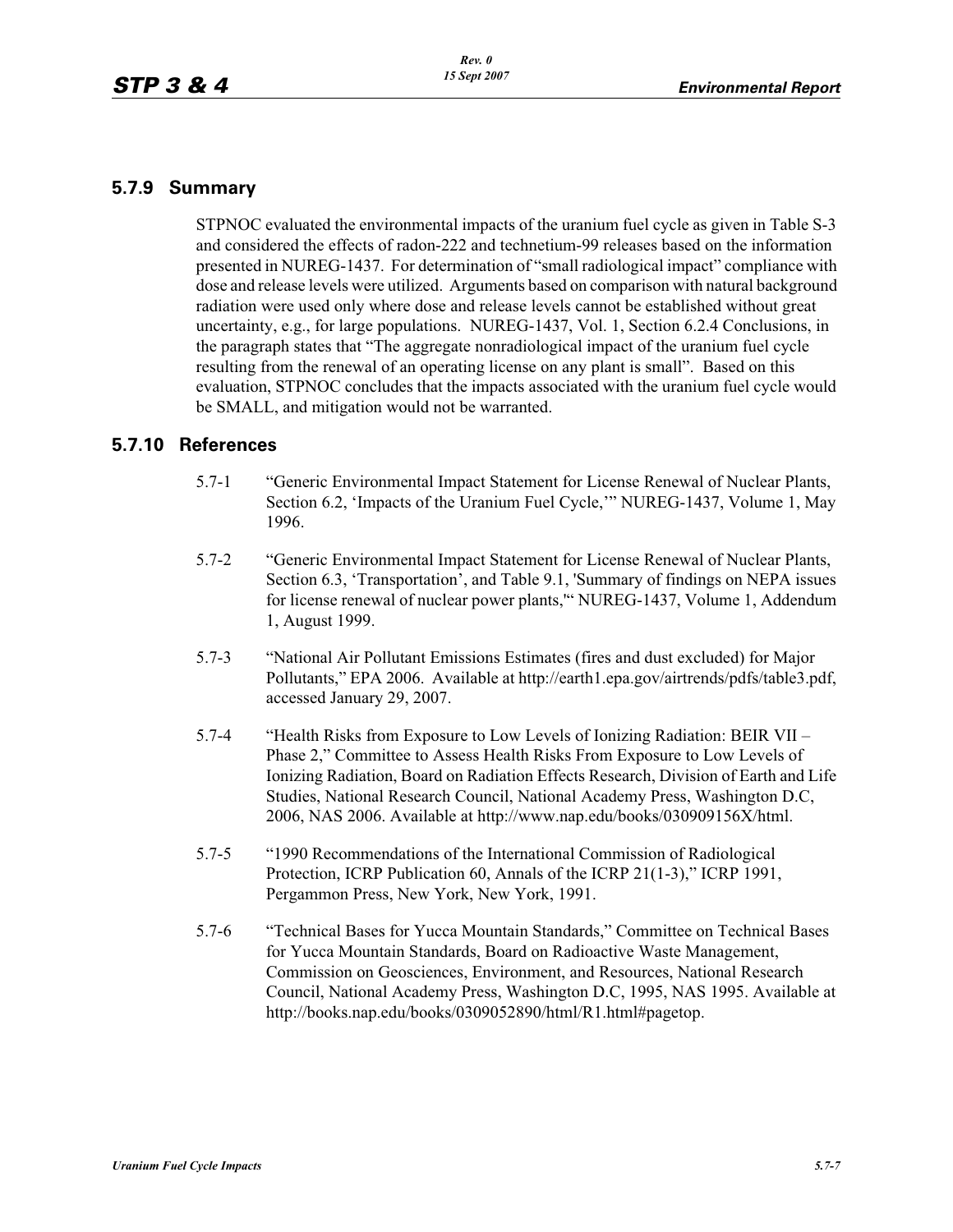| <b>Environmental Considerations</b>      | Reference<br><b>Reactor</b> | <b>ABWR</b> |  |
|------------------------------------------|-----------------------------|-------------|--|
| <b>Natural Resource Use</b>              |                             |             |  |
| Land (acres)                             |                             |             |  |
| Temporarily committed [2]                | 100                         | 160         |  |
| Undisturbed area                         | 79                          | 127         |  |
| Disturbed area                           | 22                          | 35          |  |
| Permanently committed                    | 13                          | 21          |  |
| Overburden moved (millions of MT)        | 2.8                         | 4.5         |  |
| Water (millions of gallons)              |                             |             |  |
| Discharged to air                        | 160                         | 257         |  |
| Discharged to water bodies               | 11,090                      | 17,800      |  |
| Discharged to ground                     | 127                         | 204         |  |
| Total                                    | 11,377                      | 18,200      |  |
| <b>Fossil Fuel</b>                       |                             |             |  |
| Electrical energy (thousands of MW-hour) | 323                         | 520         |  |
| Equivalent coal (thousands of MT)        | 118                         | 190         |  |
| Natural gas (millions of scf)            | 135                         | 220         |  |
| Gases (including entrainment) [3]        |                             |             |  |
| $SO_{x}$                                 | 4400                        | 7050        |  |
| $NO_x$ [4]                               | 1190                        | 1910        |  |
| hydrocarbons                             | 14                          | 22          |  |
| CO                                       | 29.6                        | 47          |  |
| particulates                             | 1154                        | 1850        |  |
| Other gases                              |                             |             |  |
| F                                        | 0.67                        | 1.1         |  |
| HCI                                      | 0.014                       | 0.022       |  |

# **Table 5.7-1 Uranium Fuel Cycle Environmental Data [1]**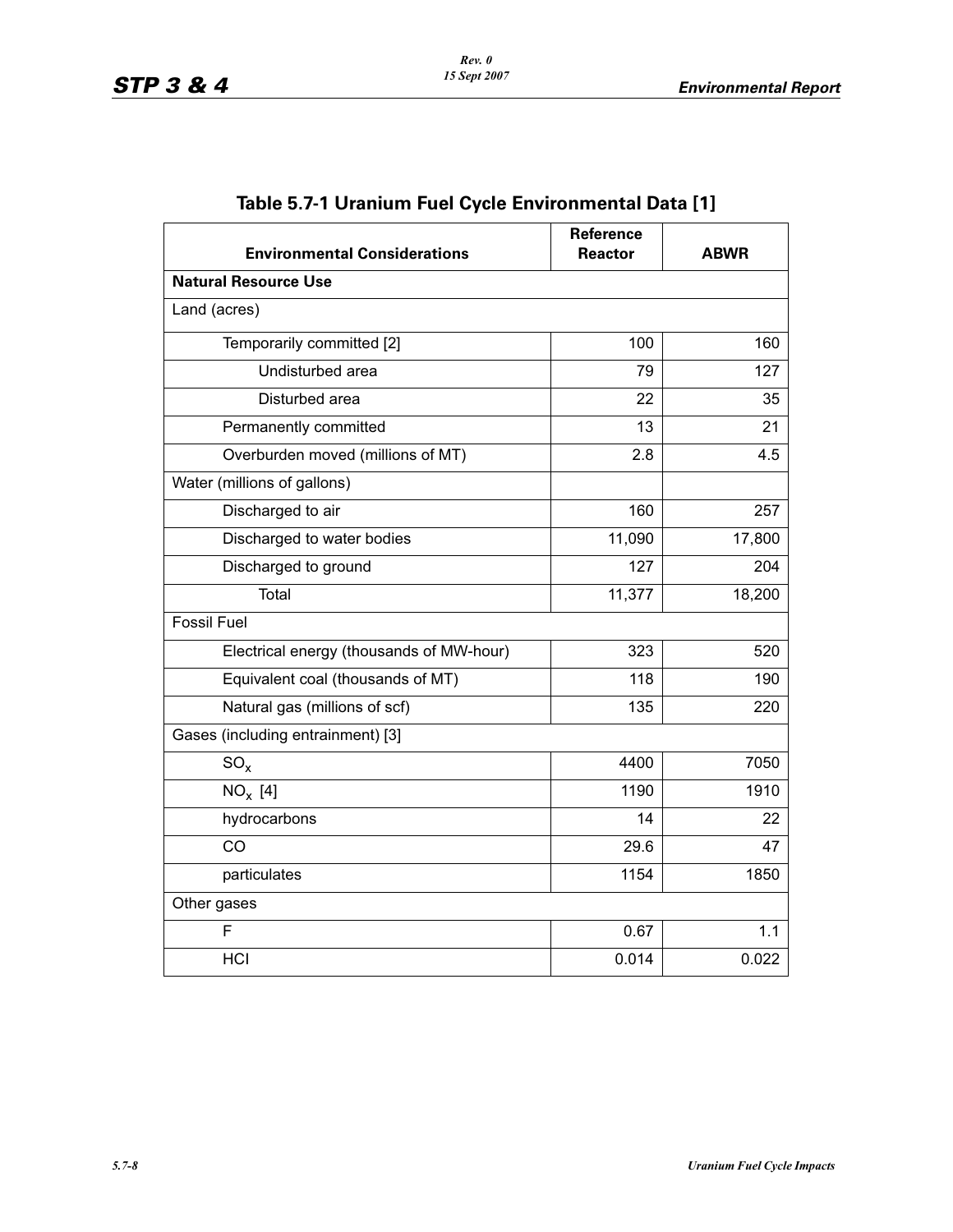| <b>Environmental Considerations</b>  | Reference<br><b>Reactor</b> | <b>ABWR</b> |
|--------------------------------------|-----------------------------|-------------|
| Liquid                               |                             |             |
| $SO_4^-$                             | 9.9                         | 16          |
| NO <sub>3</sub>                      | 25.8                        | 41          |
| fluoride                             | 12.9                        | 21          |
| $Ca++$                               | 5.4                         | 8.7         |
| $CI-$                                | 8.5                         | 14          |
| $Na+$                                | 12.1                        | 19          |
| NH <sub>3</sub>                      | 10                          | 16          |
| Fe                                   | 0.4                         | 0.64        |
| Tailings solutions (thousands of MT) | 240                         | 380         |
| Solids                               | 91,000                      | 146,000     |
| Effluents - Radiological (curies)    |                             |             |
| Gases (including entrainment)        |                             |             |
| $\overline{222}$ Rn                  | [5]                         | [5]         |
| $\overline{^{226}}$ Ra               | 0.02                        | 0.032       |
| 230Th                                | 0.02                        | 0.032       |
| U                                    | 0.034                       | 0.055       |
| $\overline{3}$ H (thousands)         | 18.1                        | 29          |
| 14 <sub>C</sub>                      | 24                          | 38          |
| 85Kr (thousands)                     | 400                         | 640         |
| $\overline{^{106}R}$ u               | 0.14                        | 0.22        |
| 129 <sub>l</sub>                     | 1.3                         | 2.1         |
| 131 <sub>1</sub>                     | 0.83                        | 1.3         |
| $\overline{99}$ Tc                   | [5]                         | [5]         |
| Fission products and TRU             | 0.203                       | 0.33        |

# **Table 5.7-1 Uranium Fuel Cycle Environmental Data [1] (Continued)**